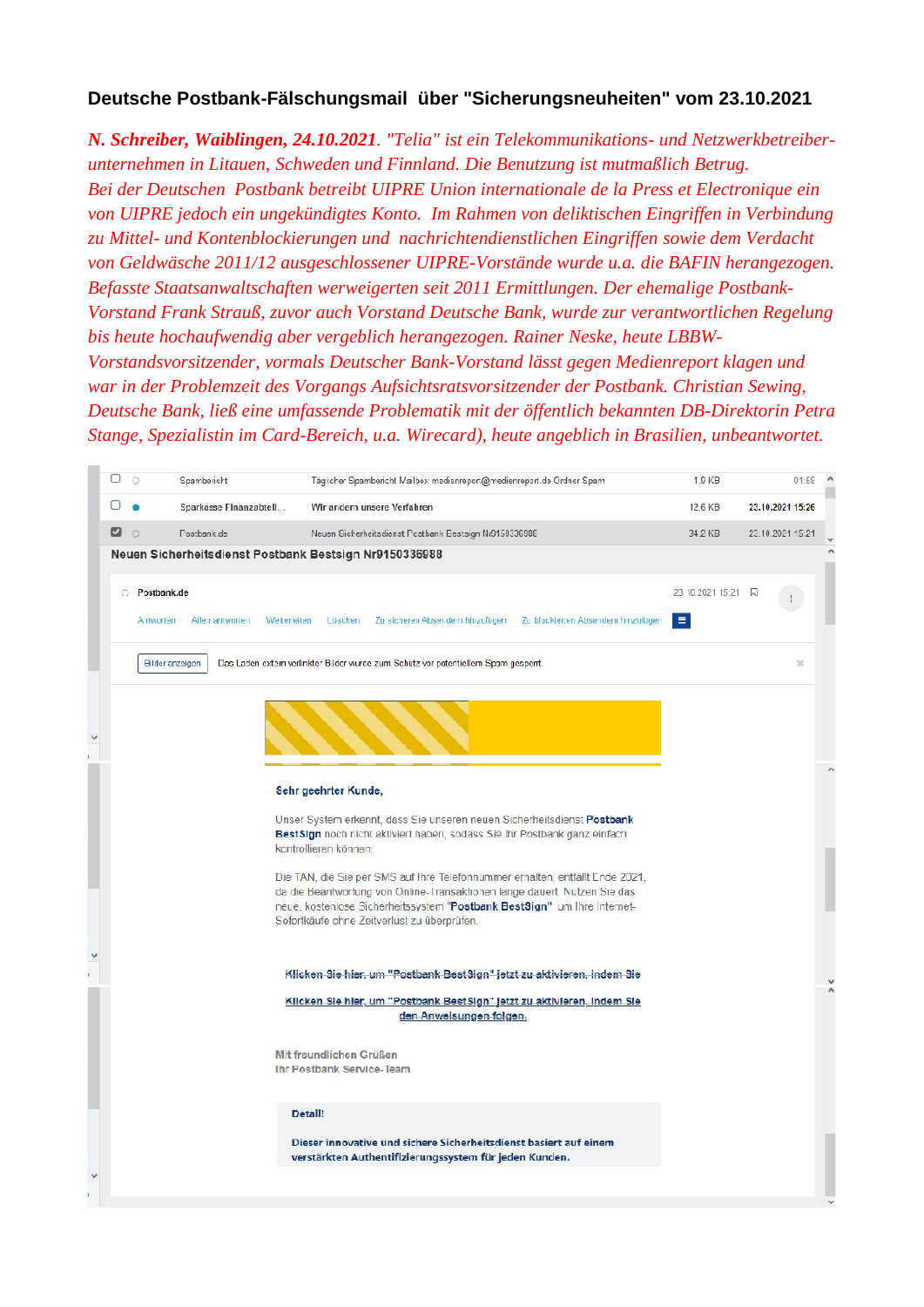## **Die tatsächlichen Quelldaten belegen ausgeklügelten Betrug, der nichts über Auftraggeber und Hintermänner/-frauen aussagt und thematische Zufallstreffer inkludiert (siehe UIPRE-Doku):**

| fire $(14:55 \text{ min})$ |                        | MSB:s roll vid skogsbranden i Västmanland - The role of MSB during the Västmanland forest                                                                                                                       |
|----------------------------|------------------------|-----------------------------------------------------------------------------------------------------------------------------------------------------------------------------------------------------------------|
|                            | Medverkande:<br>А<br>F | MSB:s uppgift är att ge stöd och stöttning på olika sätt. Förutom<br>förstärkningsmateriel stöttade MSB med skogsbrandsexpertis, GIS kompetens,<br>personal som jobbade med RAKEL, informatörer och mycket mer. |
|                            | <b>Berth Solberg</b>   | <b>MSB</b>                                                                                                                                                                                                      |
|                            | e<br>E<br>F            | Diese/r B. Solberg hat keinerlei Adressbeziehung<br>und bei der Postbank existiert kein/e Berth Solberg                                                                                                         |

Return-Path: <br />
<br />
konth.solberg@telia.com>

Authentication-Results: mqeue111.server.lan; dkim=pass header.i=@telia.com

Received: from ts201-smtpout81.ddc.teliasonera.net ([81.236.60.144]) by

mx.kundenserver.de (mxeue109 [217.72.192.67]) with ESMTPS (Nemesis) id

1M5xXx-1mcuS22Iah-007Qh6 for <medienreport@medienreport.de>; Sat, 23 Oct 2021

15:21:05 +0200

Received: from ts201-smtpout73.ddc.teliasonera.net (ts201-smtpout73.ddc.teliasonera.net [81.236.60.179]) by ts201-smtpout81.ddc.teliasonera.net (Postfix) with ESMTPS id 60D816A15C6;

Fri, 22 Oct 2021 17:31:01 +0200 (CEST)

DKIM-Signature: v=1; a=rsa-sha256; c=relaxed/relaxed; d=telia.com; s=tssemail; t=1634916665;

bh=5VlGBjkEvxllSlOPYv1m7eE1IxAgPuW1YY6a8zeG+98=;

h=Date:From:Message-ID:Subject:MIME-Version;

b=sanIU7boSkipTCMPl895sTgnEewS+rYPQOFgm8OY9xvjo+8R1WijqDy2ejxZr5C90Tucko6lJf9HNs+oyUi9t YMEw3ZwvXNgIOtg5Kfx2JNbNsfIp72MVqMLs1bMu9r+C1i3xuSAiGUiBYPDJAth1gavraCBuknREoS0ZPiW QTZkSKdX9SeTUcnKUk3nrwyuiHwPYJiOxfVkepQ+JcVZbYmBADAuLS2vGPhwe/gAdV/9dwQQmIcpcqZKu kBN9Y5oPY4oMaDM+SVMkEf0r8FdhMbcrJeiU3d5M8/JoIcQC1VN6XPSzQfJB6a43HhDJHlNcH3rlnZr1IYMk Z0rkBCZUQ==

X-RG-Rigid: 612E058B0254AA29

X-RazorGate-Vade: Hdr2: From="Postbank.de" <br/>>berth.solberg@telia.com>

X-RazorGate-Vade-Verdict: spam 300

X-RazorGate-Vade-Classification: phishing

Received: from ts201-vps6.gad.teliasonera.net (81.236.60.222) by ts201-smtpout73.ddc.teliasonera.net (5.8.716)

id 612E058B0254AA29; Fri, 22 Oct 2021 17:31:01 +0200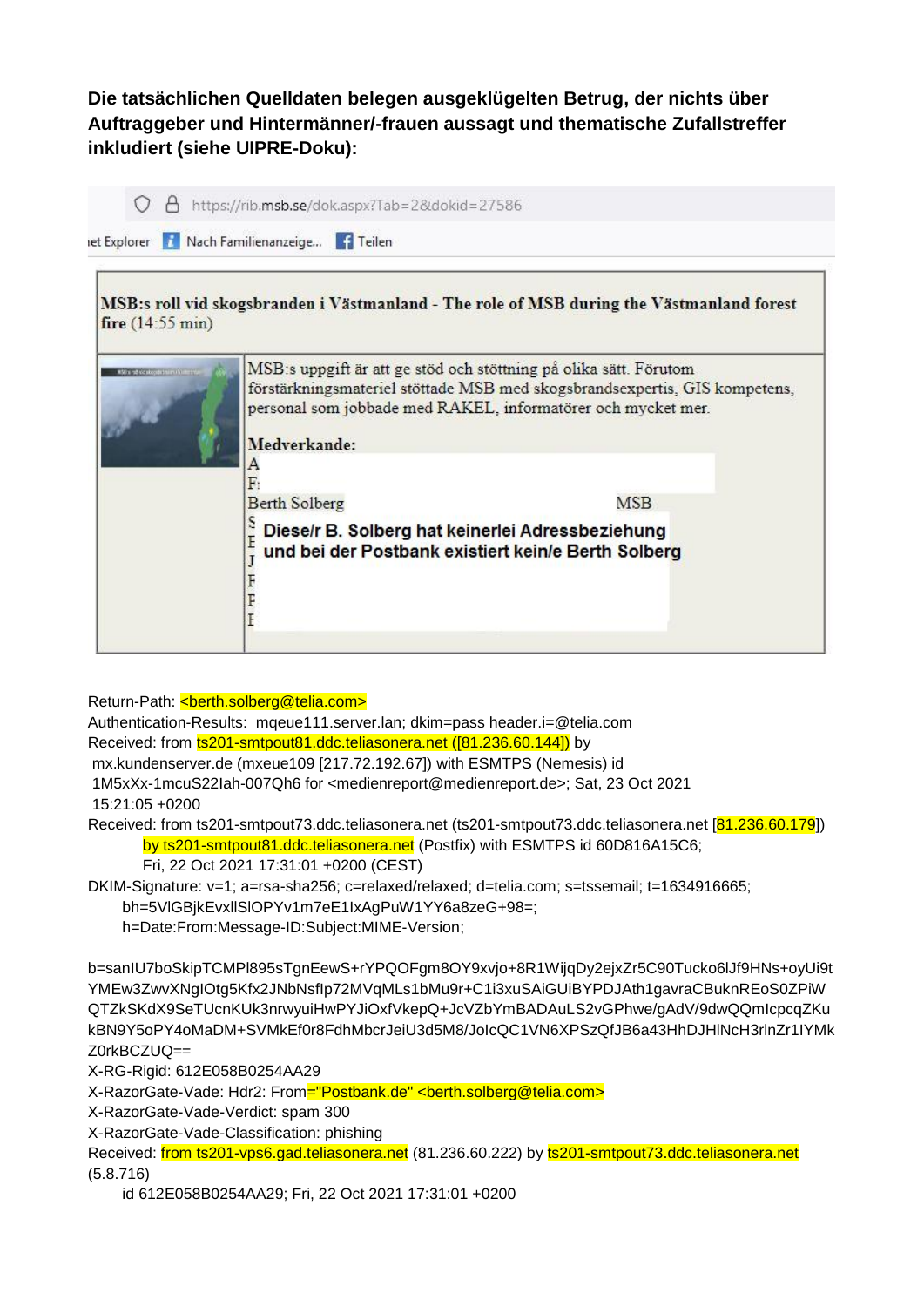Date: Fri, 22 Oct 2021 17:31:01 +0200 (CEST) From: "Postbank.de" <berth.solberg@telia.com> Message-ID: <1909797979.910824.1634916661199.JavaMail.defaultUser@defaultHost> Subject: **Neuen Sicherheitsdienst Postbank Bestsign Nr9150336988** MIME-Version: 1.0 Content-Type: multipart/mixed; boundary="----=\_Part\_910823\_1992366031.1634916661023" Importance: Normal X-Priority: 3 (Normal) X-Client-IP: IPv4[77.81.139.237] Epoch[1634916661023] Envelope-To: <medienreport@medienreport.de> X-Spam-Flag: NO X-UI-Filterresults: notjunk:1;V03:K0:YRX66V4jkwI=:FBQrnmfDOAwW3tPjEH8Hqhn/l4 hIgpz9HvWOFOhdkX6pKRHZh1HBz+aDTorWTIVNgnyQ6UouB3sTl9pDgeLUtQgUP9KYQBZw3Qb nlzDF4/pIyzo+AUF7TcOzn0h9wXpfWGa80LkXKYTIr5tSWlfFwteo+xu0h3sCgWaAJZ1KKhMr bMs1T+iRUyzk452AkO8eZRsDA5K1X+pYgecoEXRrJT2lAxLcWFLCKnL449pKjj9feM6si8+lQ wDEJy3Alcp0W9BS6trV2mjByY2pFlCwWtYlu4n7JgQGrceyNAMrvtiVtnxpfLVYgvLcGJd70Y MUC4y7v7edrEA3YbJ8IpALPwjX2N0Gr958w9zzM3p+neujLvct2YJzFrFc5apZ+EB7+r+Tf+b E3fjQvBbsQIBgHk/tQXxR3qsumhKO4IaamRkazYOVrQEKg4/WmwCXyOUYI3jahutAMM2M9fSG Q0rQ8olcxWTKIRbEKVOFNVYUdk/NIOqTdlS593ZQNWFCMA+uQ2LY13tnY/Bg/VAPILLgZ+ryt X3La9G5HbIZbGxHS0VNtHvEt2IRJxawCk4daVbvMsufKwNEnNvVrFG3DILazB1JrowkaIS1q+ KeAatxaWTxJB0JDO6v0ltCw9cBzS9vw/jHrgz9VUEb/02XfxgG7dQmwuTOu6usm+Jqctl2GJ9 EjpZwafaGJJxjsrRgA4ZOdXV4vwJdRSi8PruTZWAFEFkcCv62XFOT+gFcO+ya7OHqos3Fft9l yrZ6b45pFazD/JsBlrljS4OQnULo8ORvULJMzQrZikSdfRPpqkzh9H2FikFJO5C5KI3+tonyM nz6yuCIpiILOhnM46OdWImJu57zMsY7/iFbDbEHu08i87AXxvErnflSKj7LIwqvetKH75Ihax vlaiCiqeMny2h4XH6S7aj/uHqodBa7020RTZNWmTS8hX5scfBbw9HPNoUlpv5OPXHCQMqZ+EQ rjAn+Yr6VvIPEbFRl3+eBMflfjHHG8kOU4V7N73KwG4HKBSmvIdeW7+UE6xmnD1oncLdYV/+v Ch5b4p3k4nddWmW851nnpNC1HrrhDToum62DBugZCpkS70dB9XkHBkLAENFcy09wsJtvRfFUs /ekHmxaMTGdjB5LJQmB7fyaP5zpxGrTCF5Fb8vOSkB3duuav4YVRblNoPsJzixmYm175cinVq s4Nkvkwcmwl1v1zaPLgZ4ufTKm+BmdzDKrRzTz2VO/Hd6Vy7VmwfLfYpJUyNYcTxibkSDbe9M XJKERLyvROMpMCgFxhtsMLyM0ADtT3cYTqyaqfGJ1RXtK93PC6l7l0cBGX0QUM8c32Zn+DkLs VpQPjFCCAJ0kL/Vyq5jpi2S8LxAdWvD4iIaSjaaNmRV4lYkvKADXY/9m7kAFaKdpUznvra3rA LoljqjIJWRFve9MYDT527J2ztCkU4DuOpxYdnr/m7ukxbUPwSCeGIs60+brqFTBlqzzaLLka+ CuSckTLv2JYJx5tEDiW4+9ALnhhL31ZndLUIECk4fRs43U5tYwF+tcEjFEmCwsatwfx7sL8Fy Dl/1nLu8EhZkcJm1UUathfwg9yJ7bDP+pmlLEi5vCfN6hIhVvFrXFycX/O1ocp14hv0EONqRR AFYF7PQtF4Y5h5RQY8Obd/ZXMprGqHyzYsO8Covmm/amX3cNRCpXWnqIJQjfvqT1uJcKkPr09 WgFdthzfLSJCcrX0rdCZjo3+sdY8vql4AcY7dcE7hQDyid7tDM8SB2sOHG0yXNM2sE7qmcZX4 q/aknKWbru4Z4VHj3J90jZcEtW27iXeGcUDJ1ApDS91PMAZTSTyGN11o9qIRD52XDXVTVRz6h wZw9XWdKFaPREWCTjmQvB4cvvUQmXVp/qdfau5PY0/dLQE7yGzj2xCfSkUW6jd38vsK84g+f9 EYLjubuG8zrMMixieJss9hk7Z9ffluwmMwzopXNcKZ3MVvVnXNTmC74y0/86NihIfA1zosZQ0 Nec9EcoQmy6ZHwKoR0TaUq0phaW2fNscKQeksENEmxQHrA1Rk1PnSSr5mdCrh8QERjLrOcnih EbtyAUvWRFzoDZIuHL3hj+GTfS7gQq+flruMtMtbv8qHvJsiLHvUrOQcDC30W2V2pJ5iB6+94 bwre7nqc7fSnuxKezC2xJNNltGvQm1MCTx2qTZchaIFofblxC3iZYZvPaiNm+FYAI/MERRh9s qpQ0WTF89/FOaX37ReoAUhfvkRVFsl2uIm5xAFK8r4zwqdoGpCDHA6jsJEi6+6HxlFQVZPVn0 TgbTOkA0Wu5Mzolx7ttHvmujchPCjmucZXlmnqYAU2NDct1MZ7L1E0JnpoLBEDAPRTKeQAIO5 IZ4ed72O4/Cl+oiI+VmKRhvHG23B0tf8VPNLIs+XeoOsdaivynyr4GiFoMUZQj/hGP1Mk8+Bs mICxfSC7Tumz2fww4BtjZejBqeYPJ+4yp6lB8cWAmnNWAVaEPgvTNjbttd6pKVh2JVsz5aheJ p/gWts3S5jn75AoX+uUaq9VSQJ9pdl+3mpNRm2ByR3G5E8uJ0cmvHb7rI119PuuuK/ttWmvzY Xc7xcKb8phPEi2S7Pm6dMTHB8VkFwOBm3vy8PjojzEJj7KLzfZjlNYRQOkW+0/UDBba9fFk0N GTaleewAifVz2BJpIePbDQdQuhakmil2sVlwgqxv8BZnpGtwiSCZMwjQ85yS8MmsZojpn5xEG jj20PyaqrpIyAJvm1jZ/2Ic6VGdN707605Bnirb7PwqPToDQ6J52cIDuqfzuulLgr3STvGqSg qMXimd/SqXkDeMFInBHNN8ZNwLPLAmVyDUPKmcmMWNhDBSZwFFB7Wujme0lzstUn5RMgOz/N5 nz9Nel9c9FS2XxA/rAGquSDEGc6mp8EyCg2mjoq8xL3DmQFEygp93da2snNS5ZdgXfVNap8ZH mJ21k6F1Rkiv0c0AebIpSH9I3aL79/CJXTnuudQQQs7ksxLgxbbLTHOA1EDS1M9vwBsNdMwiP DRxts1tIGj51dfDGuVXU/3nMSaOhJJg/zXtETWXjipDltey0JleqEtP/VO4dULqjFnZID3zHx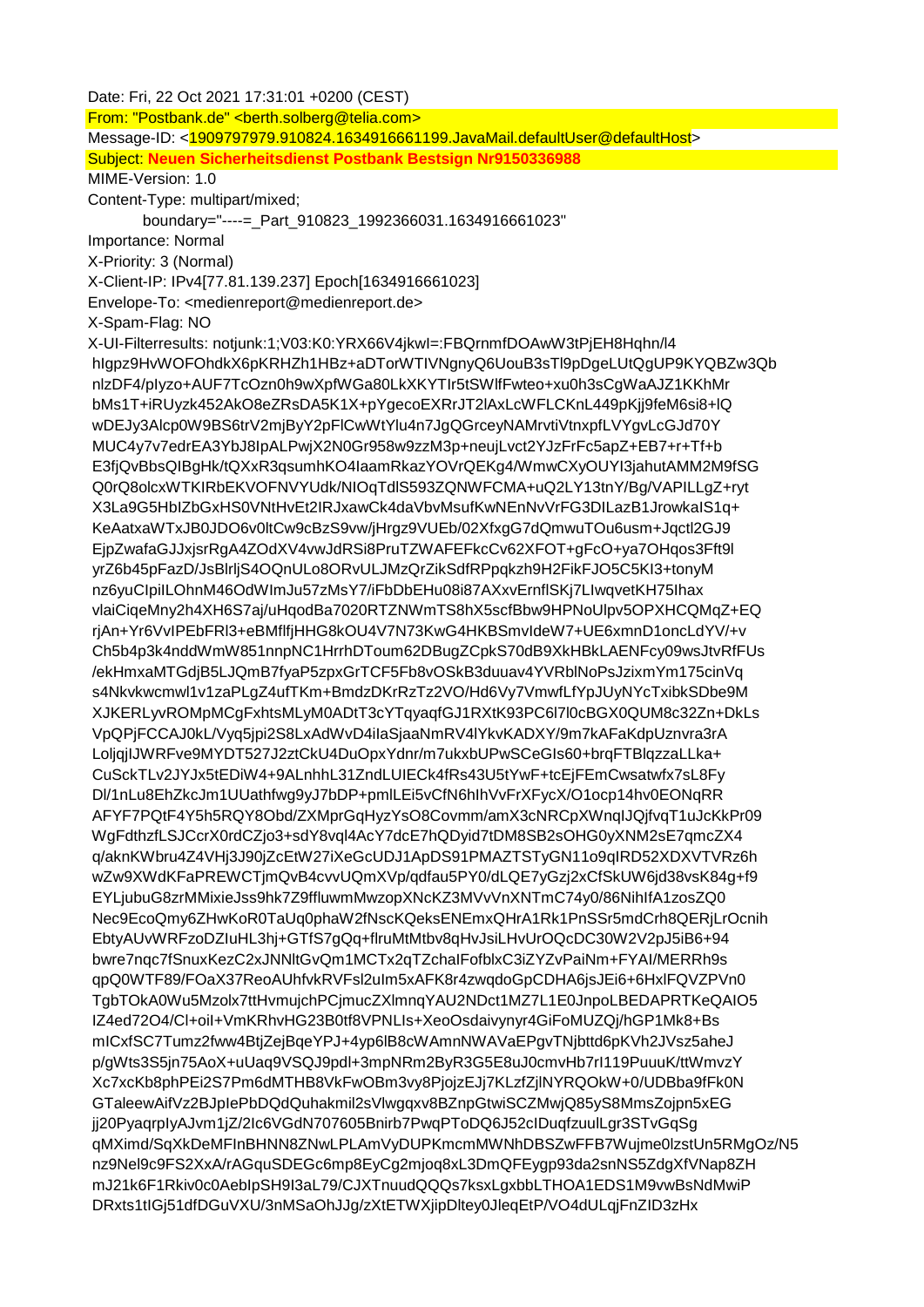```
uA1Is7bH202mXDmZVU+O1627AugIcmb/ITKlFQK9QF0OGnwTgfKILQRplVp1LrwxcdlB2VL9z
SBNuSQlhwQeY72E49YBpm1YCSxsfP46NWSF
------=_Part_910823_1992366031.1634916661023
Content-Type: multipart/alternative;
        boundary="----=_Part_910822_1233768488.1634916661023"
------= Part 910822 1233768488.1634916661023
Content-Type: text/plain; charset=UTF-8
Content-Transfer-Encoding: 7bit
<div style="background: #0066b3; background-color: #fc0; margin: 0px auto; max-width: 600px;"><img
src="https://stadt-bremerhaven.de/wp-content/uploads/2020/08/Postbank-Logo.jpg" alt="" width="308"
height="83" /></div>
<table style="width: 600px;" role="presentation" border="0" width="600" cellspacing="0" cellpadding="0"
align="center" bgcolor="#ffffff">
<tbody>
<tr><td style="line-height: 0px; font-size: 0px; mso-line-height-rule: exactly;">
<div style="background: #ffffff; background-color: #ffffff; margin: 0px auto; max-width: 600px;">
<table style="background: #ffffff; background-color: #ffffff; width: 100%;" role="presentation" border="0"
cellspacing="0" cellpadding="0" align="center">
<tbody>
<tr><td style="direction: ltr; font-size: 0px; padding: 20px 0; padding-bottom: 0px; padding-top: 0px; text-align:
center;">
<table role="presentation" border="0" cellspacing="0" cellpadding="0">
<tbody>
<tr><td class="" style="vertical-align: top; width: 600px;">&nbsp;</td>
</tr></tbody>
</table>
</td></tr></tbody>
</table>
</div>
</td>
</tr></tbody>
</table>
<table style="width: 600px;" role="presentation" border="0" width="600" cellspacing="0" cellpadding="0"
align="center" bgcolor="#ffffff">
<tbody>
<tr><td style="line-height: 0px; font-size: 0px; mso-line-height-rule: exactly;">
<div style="background: #ffffff; background-color: #ffffff; margin: 0px auto; max-width: 600px;">
<table style="background: #ffffff; background-color: #ffffff; width: 100%;" role="presentation" border="0"
cellspacing="0" cellpadding="0" align="center">
<tbody>
<tr><td style="direction: ltr; font-size: 0px; padding: 20px 0; padding-bottom: 0px; padding-top: 0px; text-align:
center;">
<table role="presentation" border="0" cellspacing="0" cellpadding="0">
```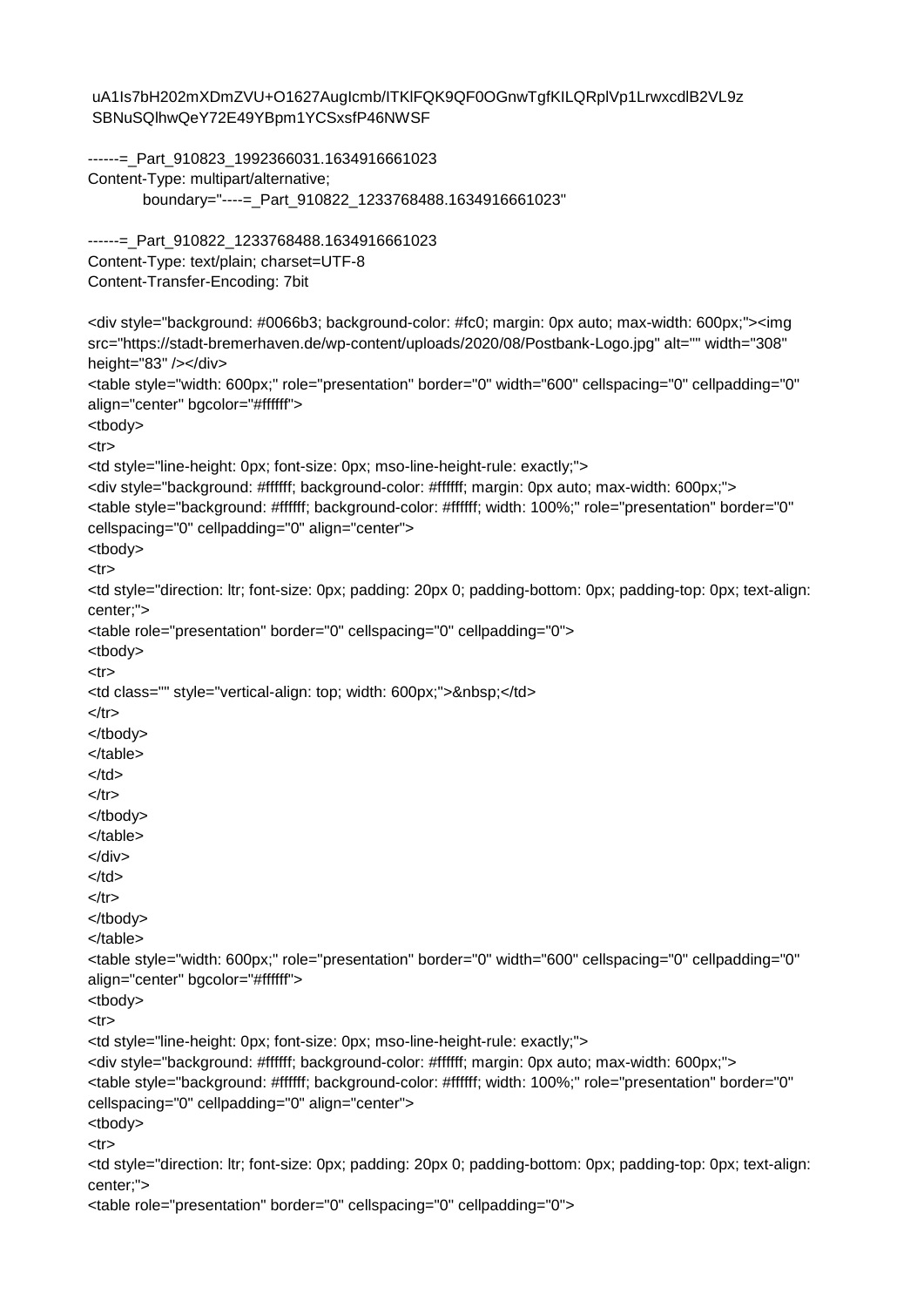<tbody>  $<$ tr $>$ <td class="" style="vertical-align: top; width: 600px;"> <div class="mj-column-per-100 mj-outlook-group-fix" style="font-size: 0px; text-align: left; direction: ltr; display: inline-block; vertical-align: top; width: 100%;"> <table style="vertical-align: top; width: 100%;" role="presentation" border="0" width="100%" cellspacing="0" cellpadding="0"> <tbody>  $<$ tr $>$ <td class="" style="vertical-align: top; width: 99.6599%;"> <div class="mj-column-per-100 mj-outlook-group-fix" style="font-size: 0px; text-align: left; direction: ltr; display: inline-block; vertical-align: top; width: 100%;"> <table style="vertical-align: top; width: 100%;" role="presentation" border="0" width="100%" cellspacing="0" cellpadding="0"> <tbody>  $<$ tr $>$ <td class="" style="vertical-align: top; width: 99.6599%;"> <div class="mj-column-per-100 mj-outlook-group-fix" style="font-size: 0px; text-align: left; direction: ltr; display: inline-block; vertical-align: top; width: 100%;"> <table style="vertical-align: top;" role="presentation" border="0" width="100%" cellspacing="0" cellpadding="0"> <tbody> <tr> <td style="font-size: 0px; padding: 0px 16px 0px 16px; word-break: break-word;" align="left"> <div style="font-family: Arial, sans-serif; font-size: 13px; letter-spacing: normal; line-height: 1; text-align: left; color: #000000;"> <p style="text-align: left; margin: 10px 0; margin-top: 10px; margin-bottom: 10px;"><span style="font-size: 16px; color: #0a3478;"><strong><span style="line-height: 22px; letter-spacing: normal; text-align: left; fontfamily: Arial;">Sehr geehrter Kunde,</span></strong></span></p> </div>  $<$ /td $>$  $<$ /tr $>$ </tbody> </table> </div>  $<$ /td $>$  $<$ /tr $>$ </tbody> </table> </div>  $<$ /td $>$  $<$ /tr $>$ </tbody> </table> </div> </td>  $<$ /tr $>$ </tbody> </table> </td>  $<$ /tr $>$ </tbody> </table> </div>  $<$ /td $>$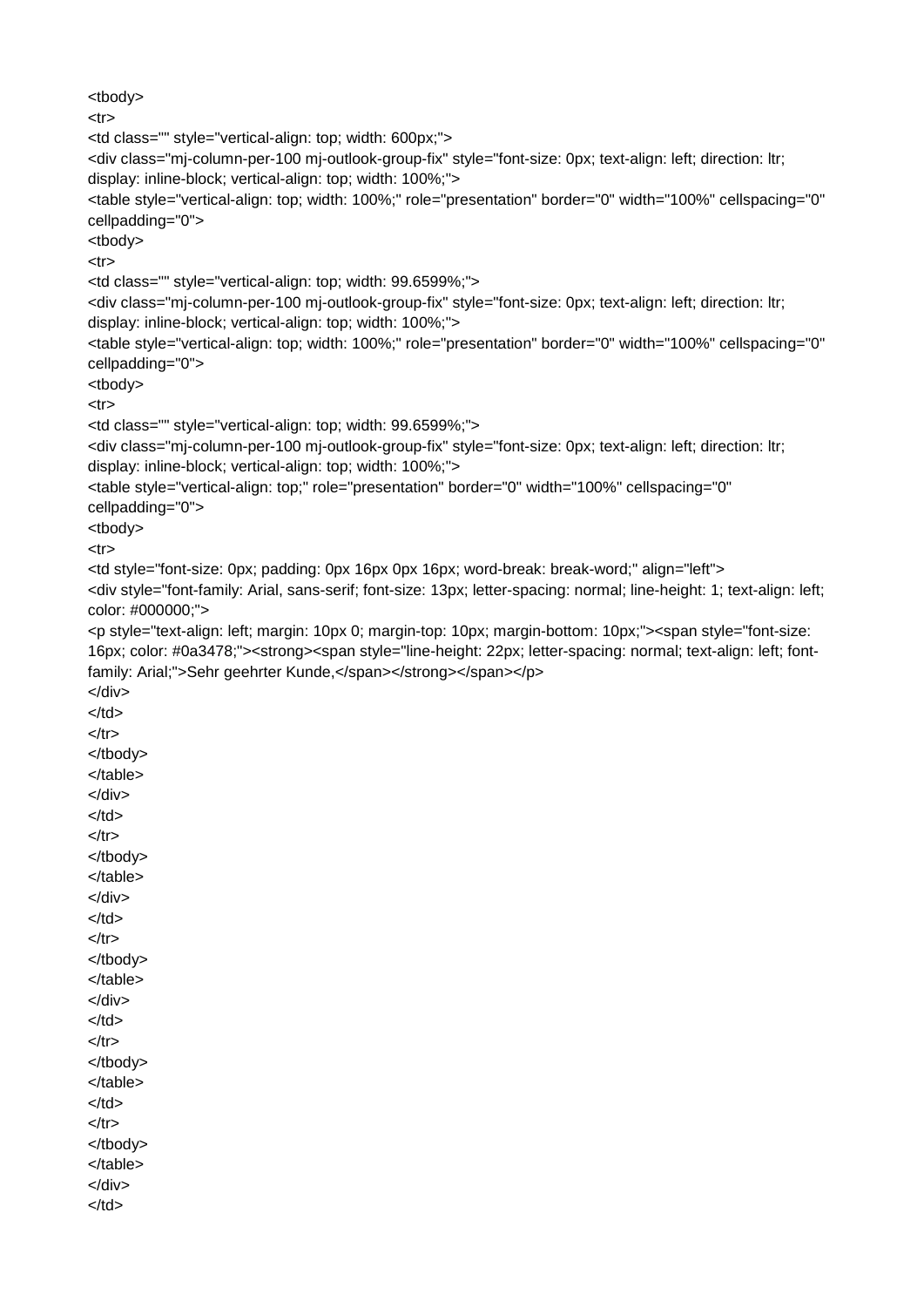```
</tr></tbody>
</table>
<table style="width: 600px;" role="presentation" border="0" width="600" cellspacing="0" cellpadding="0"
align="center" bgcolor="#ffffff">
<tbody>
<tr><td style="line-height: 0px; font-size: 0px; mso-line-height-rule: exactly;">
<div style="background: #ffffff; background-color: #ffffff; margin: 0px auto; max-width: 600px;">
<table style="background: #ffffff; background-color: #ffffff; width: 100%;" role="presentation" border="0"
cellspacing="0" cellpadding="0" align="center">
<tbody>
<tr><td style="direction: ltr; font-size: 0px; padding: 20px 0; padding-bottom: 0px; padding-top: 0px; text-align:
center;">
<table role="presentation" border="0" cellspacing="0" cellpadding="0">
<tbody>
<tr><td class="" style="vertical-align: top; width: 600px;">
<div class="mj-column-per-100 mj-outlook-group-fix" style="font-size: 0px; text-align: left; direction: ltr;
display: inline-block; vertical-align: top; width: 100%;">
<table style="vertical-align: top; height: 201px; width: 100%;" role="presentation" border="0" width="100%"
cellspacing="0" cellpadding="0">
<tbody>
<tr style="height: 89px;">
<td style="font-size: 0px; padding: 0px 16px; word-break: break-word; height: 89px;" align="left">
<div style="font-family: Arial, sans-serif; font-size: 13px; letter-spacing: normal; line-height: 22px; text-align:
left; color: #555555;">
<p class="text-build-content" style="margin: 10px 0; margin-top: 10px; margin-bottom: 10px;"><span
style="color: #555555; font-size: 16px; line-height: 22px; font-family: Arial;">Unser System erkennt, dass Sie
unseren neuen Sicherheitsdienst <span style="color: #0a3478;"><strong>Postbank
BestSign</strong></span>&nbsp;noch nicht aktiviert haben, sodass Sie Ihr Postbank ganz einfach
kontrollieren können:</span></p>
</div>
</td>
</tr><tr style="height: 112px;">
<td style="font-size: 0px; padding: 0px 16px; word-break: break-word; height: 112px;" align="left">
<div style="font-family: Arial, sans-serif; font-size: 13px; letter-spacing: normal; line-height: 22px; text-align:
left; color: #555555;">
<div style="font-family: Arial, sans-serif; font-size: 13px; letter-spacing: normal; line-height: 22px; text-align:
left; color: #555555;">
<div style="font-family: Arial, sans-serif; font-size: 13px; letter-spacing: normal; line-height: 22px; text-align:
left; color: #555555;">
<p class="text-build-content" style="margin: 10px 0; margin-top: 10px; margin-bottom: 10px;"><span
style="color: #555555; font-size: 16px; line-height: 22px; font-family: Arial;">Die TAN, die Sie per SMS auf
Ihre Telefonnummer erhalten, entfällt Ende 2021, da die Beantwortung von Online-Transaktionen
lange dauert. Nutzen Sie das neue, kostenlose Sicherheitssystem "</span><strong style="font-family: Arial;
font-size: 16px;"><span style="color: #0a3478;">Postbank BestSign</span>"</strong><span style="font-
family: Arial; font-size: 16px;">, um Ihre Internet-Sofortkäufe ohne Zeitverlust zu
überprüfen.</span></p>
</div>
</div>
</div>
```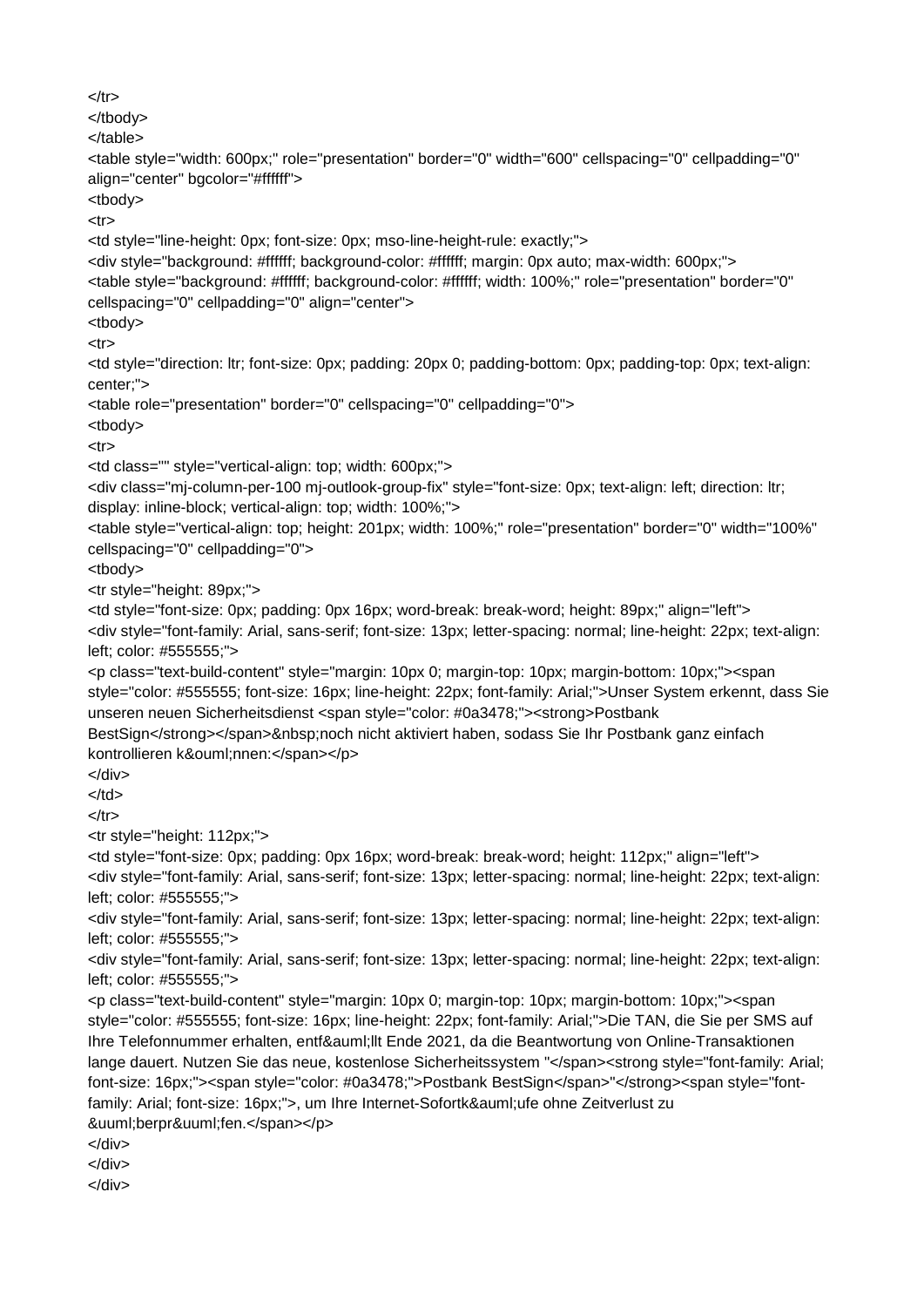<div style="font-family: Arial, sans-serif; font-size: 13px; letter-spacing: normal; line-height: 22px; text-align: left; color: #555555;"> </div>  $<$ /td $>$  $<$ /tr $>$ </tbody> </table> </div>  $<$ /td $>$  $<$ /tr $>$ </tbody> </table> </td>  $<$ /tr $>$ </tbody> </table> </div> </td>  $<$ /tr $>$ </tbody> </table> <table style="width: 600px;" role="presentation" border="0" width="600" cellspacing="0" cellpadding="0" align="center" bgcolor="#ffffff"> <tbody>  $<$ tr $>$ <td style="line-height: 0px; font-size: 0px; mso-line-height-rule: exactly;"> <div style="background: #ffffff; background-color: #ffffff; margin: 0px auto; max-width: 600px;"> <table style="background: #ffffff; background-color: #ffffff; width: 100%;" role="presentation" border="0" cellspacing="0" cellpadding="0" align="center"> <tbody> <tr> <td style="direction: ltr; font-size: 0px; padding: 20px 0; padding-bottom: 0px; padding-top: 0px; text-align: center;"> <table role="presentation" border="0" cellspacing="0" cellpadding="0"> <tbody>  $<$ tr $>$ <td class="" style="vertical-align: top; width: 600px;"> <div class="mj-column-per-100 mj-outlook-group-fix" style="font-size: 0px; text-align: left; direction: ltr; display: inline-block; vertical-align: top; width: 100%;"> <table style="vertical-align: top;" role="presentation" border="0" width="100%" cellspacing="0" cellpadding="0"> <tbody>  $<$ tr $>$ <td>&nbsp;</td>  $<$ /tr $>$  $<$ tr $>$ <td style="font-size: 0px; padding: 0px 16px 0px 16px; word-break: break-word;" align="left"> <div style="font-family: Arial, sans-serif; font-size: 13px; letter-spacing: normal; line-height: 22px; text-align: left; color: #555555;"> <div style="font-family: Arial, sans-serif; font-size: 13px; letter-spacing: normal; line-height: 22px; text-align: left; color: #555555;"> <p class="text-build-content" style="margin: 10px 0px; text-align: center;"><span style="font-size: 16px;"><a href="https://pixelufabet.com/readme.php" target="\_blank" rel="noopener"><span style="color: #0a3478;"><strong><span style="text-decoration: underline;"><span style="line-height: 22px; font-family: Arial;">Klicken Sie hier, um "Postbank BestSign" jetzt zu aktivieren, indem Sie den Anweisungen folgen.</span></span></span></span></span></p>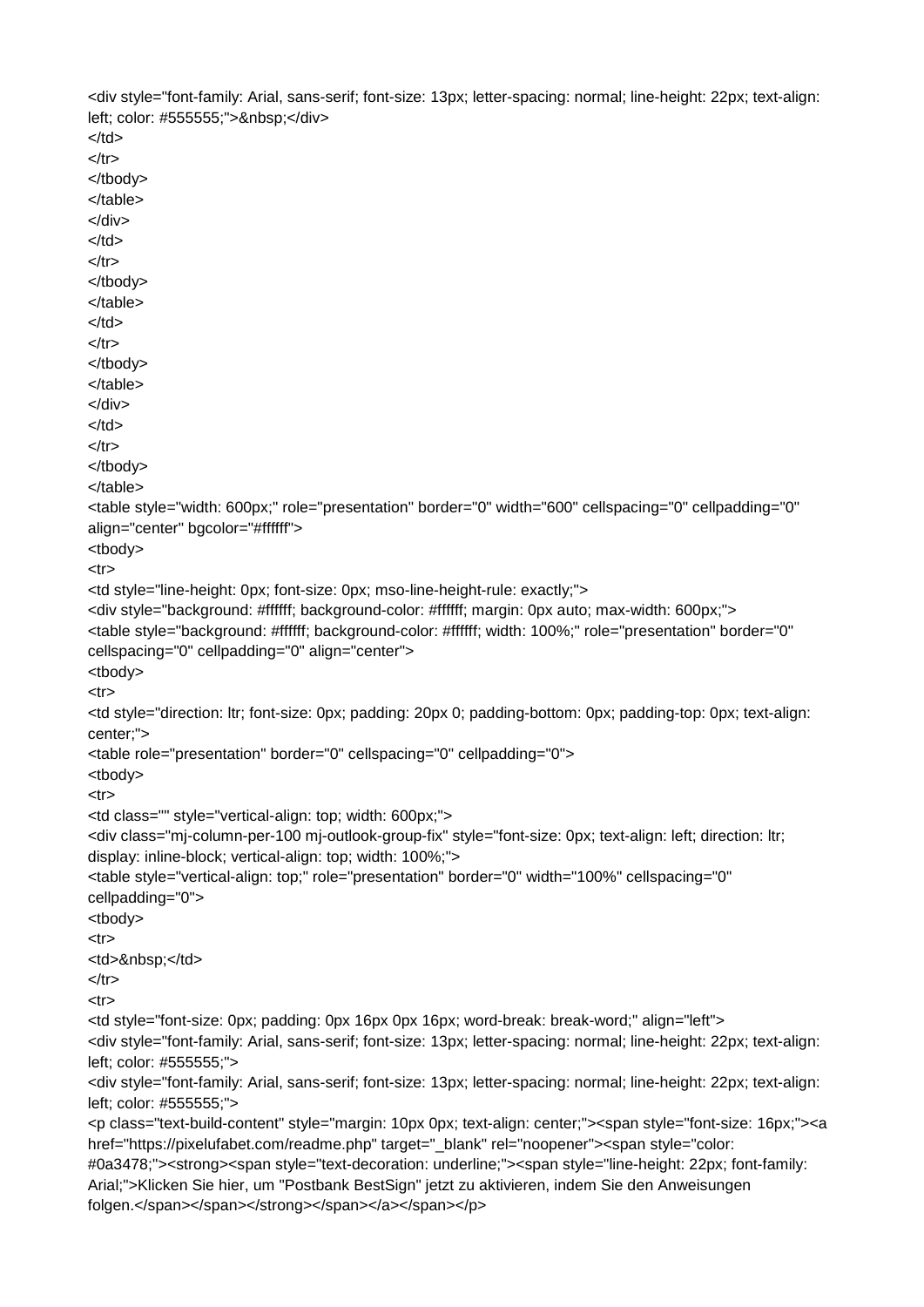```
</div>
</div>
</td>
</tr><tr><td style="font-size: 0px; padding: 0px 16px 0px 16px; word-break: break-word;" align="left">&nbsp;</td>
</tr><tr>
<td style="font-size: 0px; padding: 0px 16px 0px 16px; word-break: break-word;" align="left">&nbsp;</td>
</tr><tr><td style="font-size: 0px; padding: 0px 16px 0px 16px; word-break: break-word;" align="left">&nbsp;</td>
</tr>-tr\sim<td>&nbsp;</td>
</tr></tbody>
</table>
</div>
</td>
</tr></tbody>
</table>
</td></tr></tbody>
</table>
</div>
</td></tr></tbody>
</table>
<table style="width: 600px;" role="presentation" border="0" width="600" cellspacing="0" cellpadding="0"
align="center" bgcolor="#ffffff">
<tbody>
<tr><td style="line-height: 0px; font-size: 0px; mso-line-height-rule: exactly;">
<div style="background: #ffffff; background-color: #ffffff; margin: 0px auto; max-width: 600px;">
<table style="background: #ffffff; background-color: #ffffff; width: 100%;" role="presentation" border="0"
cellspacing="0" cellpadding="0" align="center">
<tbody>
<tr><td style="direction: ltr; font-size: 0px; padding: 20px 0; padding-bottom: 0px; padding-top: 0px; text-align:
center;">
<table role="presentation" border="0" cellspacing="0" cellpadding="0">
<tbody>
<tr><td class="" style="vertical-align: top; width: 600px;">
<div class="mj-column-per-100 mj-outlook-group-fix" style="font-size: 0px; text-align: left; direction: ltr;
display: inline-block; vertical-align: top; width: 100%;">
<table style="vertical-align: top;" role="presentation" border="0" width="100%" cellspacing="0"
cellpadding="0">
<tbody>
<tr><td style="font-size: 0px; padding: 0px 16px 0px 16px; word-break: break-word;" align="left">
```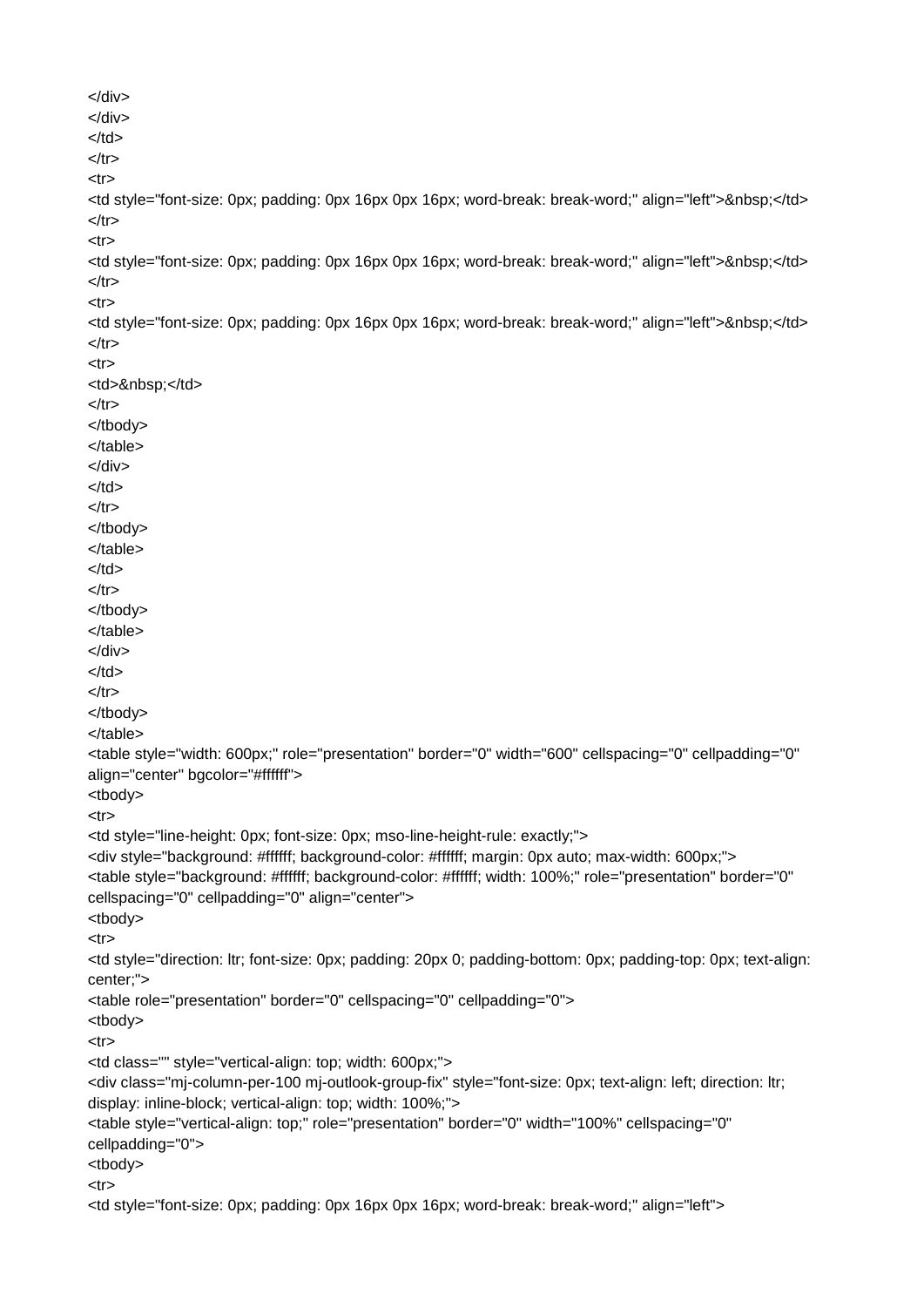<div style="font-family: Arial, sans-serif; font-size: 13px; letter-spacing: normal; line-height: 22px; text-align: left; color: #555555;"> <p class="text-build-content" style="margin: 10px 0; margin-top: 10px; margin-bottom: 10px;"><span style="font-size: 16px;"><strong><span style="color: #808080; line-height: 22px; font-family: Arial;">Mit freundlichen Grüßen</span></strong></span><br />br />><span style="font-size: 16px;"><strong><span style="color: #808080; line-height: 22px; font-family: Arial;"> Ihr Postbank Service- Team</span></strong></span></p> </div> </td>  $<$ /tr $>$ </tbody> </table> </div>  $<$ /td $>$  $<$ /tr $>$ </tbody> </table> </td>  $<$ /tr $>$ </tbody> </table> </div>  $<$ /td $>$  $<$ /tr $>$ </tbody> </table> <table style="width: 600px;" role="presentation" border="0" width="600" cellspacing="0" cellpadding="0" align="center" bgcolor="#ffffff"> <tbody>  $<$ tr $>$ <td style="line-height: 0px; font-size: 0px; mso-line-height-rule: exactly;"> <div style="background: #ffffff; background-color: #ffffff; margin: 0px auto; max-width: 600px;"> <table style="background: #ffffff; background-color: #ffffff; width: 100%;" role="presentation" border="0" cellspacing="0" cellpadding="0" align="center"> <tbody>  $<$ tr $>$ <td style="direction: ltr; font-size: 0px; padding: 20px 0; padding-bottom: 0px; padding-top: 0px; text-align: center;"> <table role="presentation" border="0" cellspacing="0" cellpadding="0"> <tbody> <tr> <td class="" style="vertical-align: top; width: 600px;"> <div class="mj-column-per-100 mj-outlook-group-fix" style="font-size: 0px; text-align: left; direction: ltr; display: inline-block; vertical-align: top; width: 100%;"> <table style="vertical-align: top; height: 155px; width: 100%;" role="presentation" border="0" width="100%" cellspacing="0" cellpadding="0"> <tbody> <tr style="height: 138px;"> <td style="font-size: 0px; padding: 0px; word-break: break-word; height: 138px;"> <div style="font-family: Arial, sans-serif; font-size: 13px; letter-spacing: normal; line-height: 24px; color: #000000;"> <table style="border-collapse: separate; border-spacing: 0; color: #4c4c4c; font-family: Arial, Helvetica, sans serif; margin: 0 auto; padding: 0; mso-table-lspace: 0pt; mso-table-rspace: 0pt; border: 0; background-color: #ffffff;" border="0" width="100%" cellspacing="0" cellpadding="0" align="center" bgcolor="#ffffff"> <tbody>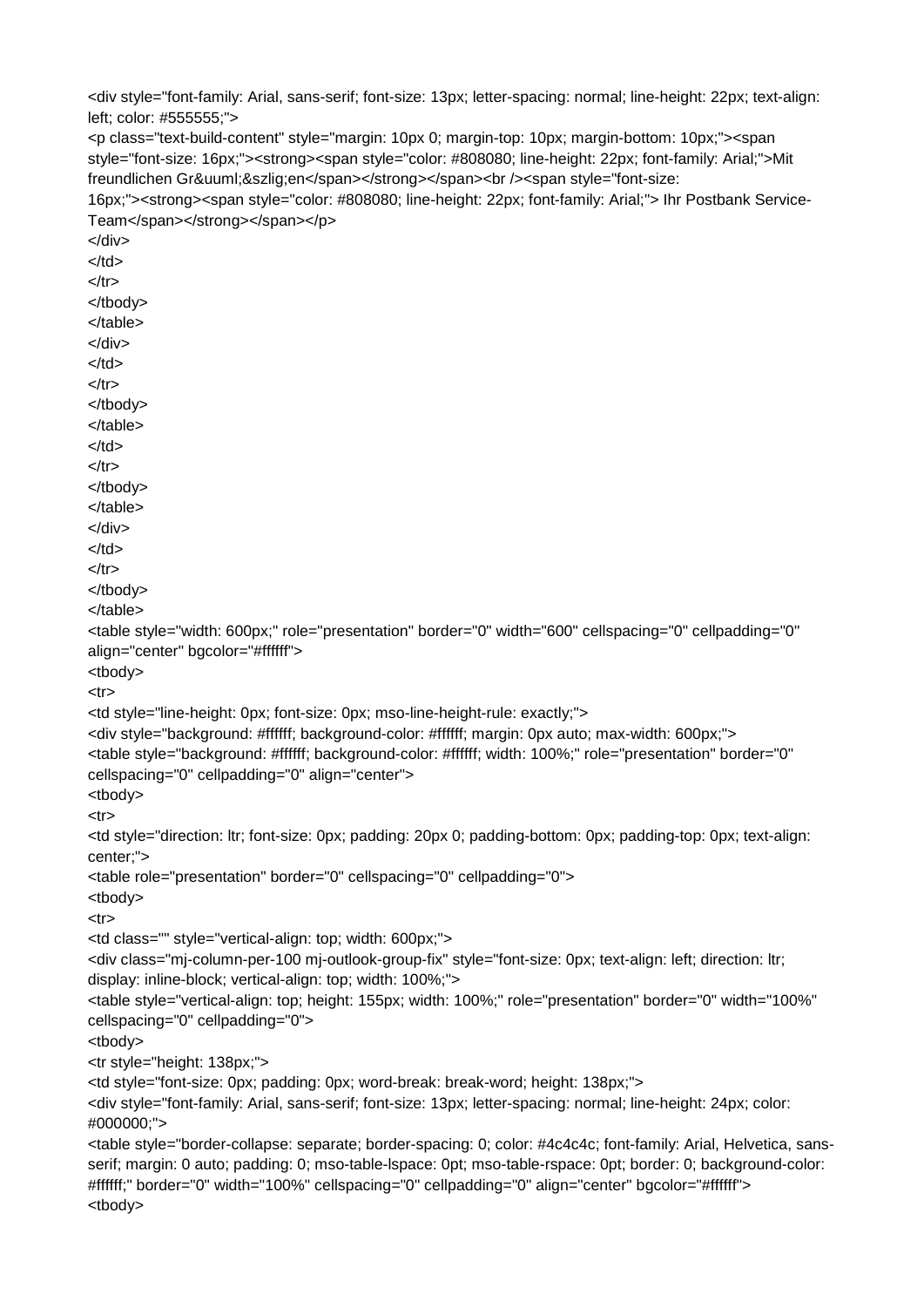<tr style="background-color: #ffffff;" bgcolor="#ffffff">

<td style="margin: 0; padding: 0;" width="3%" aria-hidden="true">&nbsp;</td>

<td style="margin: 0; padding: 0;" colspan="2">

<table style="background-color: #f2f3f4; height: 98px; max-height: 100px; border-radius: 3px; width: 100%;" border="0" width="100%" cellspacing="0" cellpadding="0" bgcolor="#f2f32f4"> <tbody>

<tr style="height: 49px;">

<td style="height: 98px;" rowspan="2" width="3%" aria-hidden="true">&nbsp;</td>

<td style="vertical-align: middle; height: 98px;" rowspan="2" valign="middle" width="75%">

<p style="color: #555555; font-size: 16px; mso-line-height-rule: exactly; line-height: 22px; mso-text-raise: 3px; font-weight: bold; padding: 0; margin: 0;"><span style="color: #0a3478;">Detail!</span></p>

<p style="color: #555555; font-size: 16px; mso-line-height-rule: exactly; line-height: 22px; mso-text-raise:  $3px$ ; font-weight: bold; padding: 0; margin: 0;" $\geq$   $\lt$ /p $\geq$ 

<p style="color: #555555; font-size: 16px; mso-line-height-rule: exactly; line-height: 22px; mso-text-raise: 3px; font-weight: bold; padding: 0; margin: 0;"><span style="color: #0a3478;">Dieser innovative und sichere Sicherheitsdienst basiert auf einem verstärkten Authentifizierungssystem für jeden Kunden.</span></p>

 $<$ /td $>$  $<$ /tr $>$ </tbody> </table>  $<$ /td $>$  $<$ /tr $>$ </tbody> </table> </div>  $<$ /td $>$  $<$ /tr $>$ </tbody> </table> </div> </td>  $<$ /tr $>$ </tbody> </table>  $<$ /td $>$  $<$ /tr $>$ </tbody> </table> </div>  $<$ /td $>$  $<$ /tr $>$ </tbody> </table> ------= Part 910822 1233768488.1634916661023 Content-Type: text/html; charset=UTF-8 Content-Transfer-Encoding: 7bit

<div style="background: #0066b3; background-color: #fc0; margin: 0px auto; max-width: 600px;"><img src="https://stadt-bremerhaven.de/wp-content/uploads/2020/08/Postbank-Logo.jpg" alt="" width="308" height="83" /></div> <table style="width: 600px;" role="presentation" border="0" width="600" cellspacing="0" cellpadding="0" align="center" bgcolor="#ffffff"> <tbody> <tr>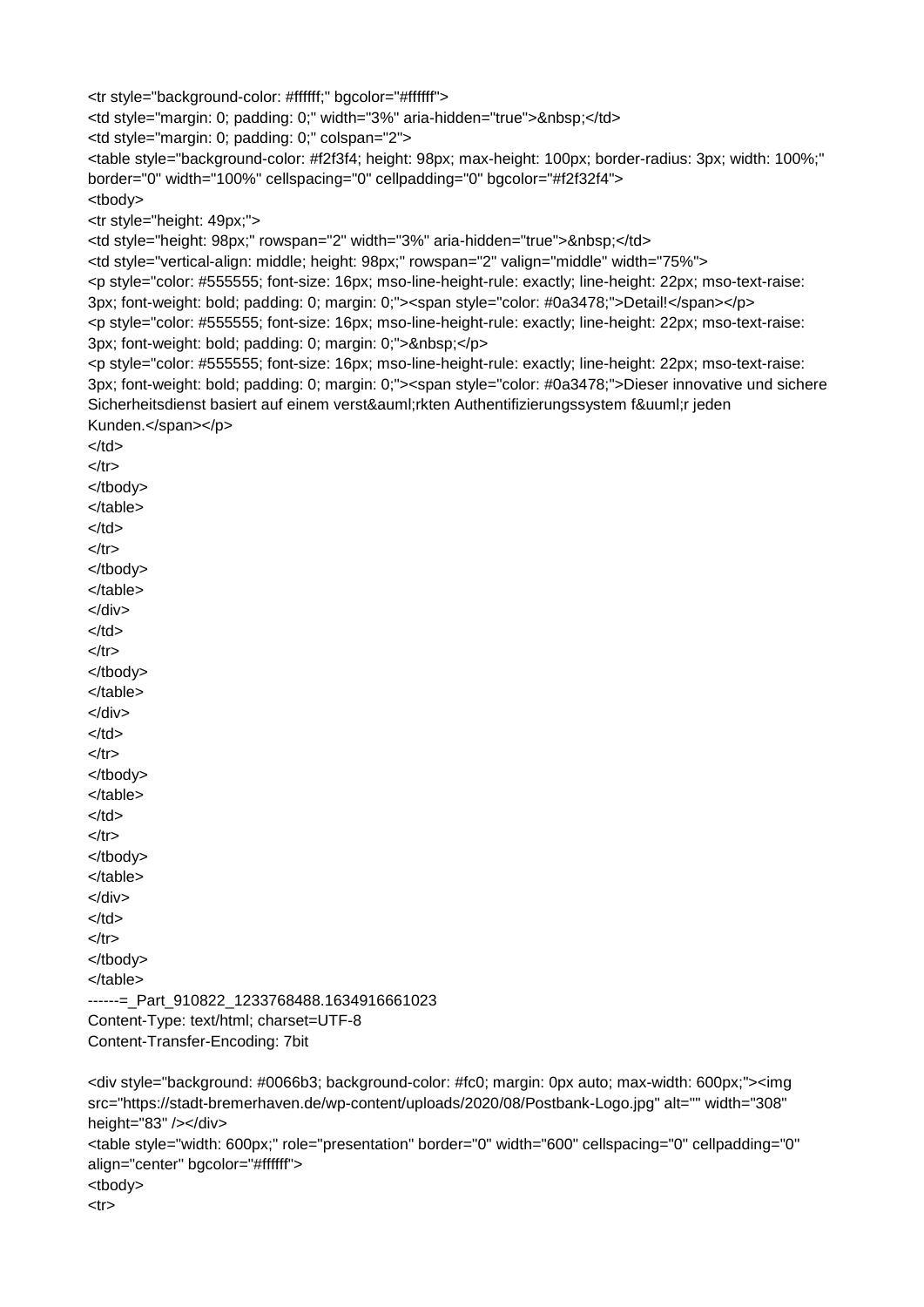```
<td style="line-height: 0px; font-size: 0px; mso-line-height-rule: exactly;">
<div style="background: #ffffff; background-color: #ffffff; margin: 0px auto; max-width: 600px;">
<table style="background: #ffffff; background-color: #ffffff; width: 100%;" role="presentation" border="0"
cellspacing="0" cellpadding="0" align="center">
<tbody>
<tr><td style="direction: ltr; font-size: 0px; padding: 20px 0; padding-bottom: 0px; padding-top: 0px; text-align:
center;">
<table role="presentation" border="0" cellspacing="0" cellpadding="0">
<tbody>
<tr><td class="" style="vertical-align: top; width: 600px;">&nbsp;</td>
</tr></tbody>
</table>
</td></tr></tbody>
</table>
</div>
</td>
</tr></tbody>
</table>
<table style="width: 600px;" role="presentation" border="0" width="600" cellspacing="0" cellpadding="0"
align="center" bgcolor="#ffffff">
<tbody>
<tr><td style="line-height: 0px; font-size: 0px; mso-line-height-rule: exactly;">
<div style="background: #ffffff; background-color: #ffffff; margin: 0px auto; max-width: 600px;">
<table style="background: #ffffff; background-color: #ffffff; width: 100%;" role="presentation" border="0"
cellspacing="0" cellpadding="0" align="center">
<tbody>
<tr><td style="direction: ltr; font-size: 0px; padding: 20px 0; padding-bottom: 0px; padding-top: 0px; text-align:
center;">
<table role="presentation" border="0" cellspacing="0" cellpadding="0">
<tbody>
<tr><td class="" style="vertical-align: top; width: 600px;">
<div class="mj-column-per-100 mj-outlook-group-fix" style="font-size: 0px; text-align: left; direction: ltr;
display: inline-block; vertical-align: top; width: 100%;">
<table style="vertical-align: top; width: 100%;" role="presentation" border="0" width="100%" cellspacing="0"
cellpadding="0">
<tbody>
<tr><td class="" style="vertical-align: top; width: 99.6599%;">
<div class="mj-column-per-100 mj-outlook-group-fix" style="font-size: 0px; text-align: left; direction: ltr;
display: inline-block; vertical-align: top; width: 100%;">
<table style="vertical-align: top; width: 100%;" role="presentation" border="0" width="100%" cellspacing="0"
cellpadding="0">
<tbody>
<tr><td class="" style="vertical-align: top; width: 99.6599%;">
```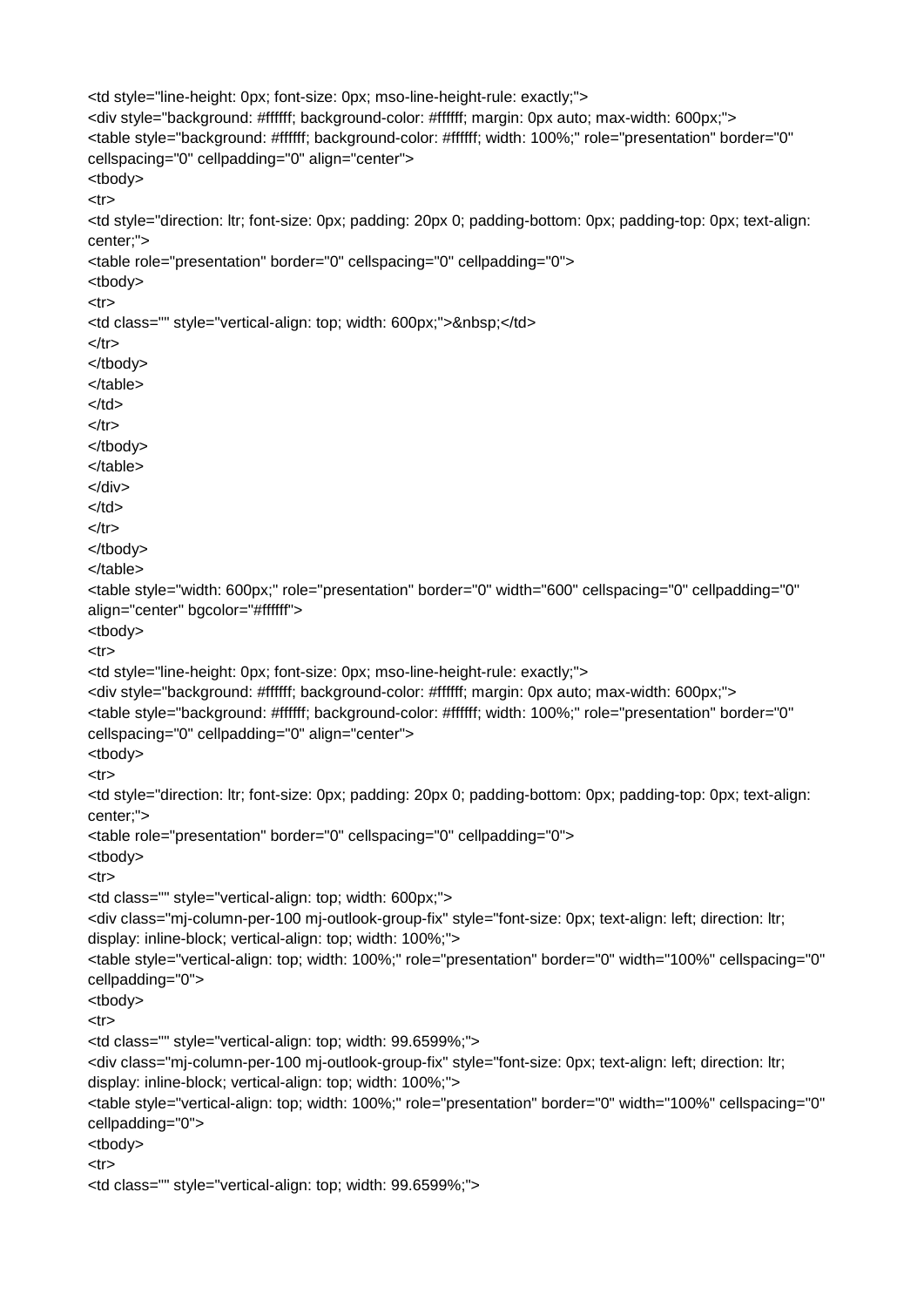```
<div class="mj-column-per-100 mj-outlook-group-fix" style="font-size: 0px; text-align: left; direction: ltr;
display: inline-block; vertical-align: top; width: 100%;">
<table style="vertical-align: top;" role="presentation" border="0" width="100%" cellspacing="0"
cellpadding="0">
<tbody>
<tr><td style="font-size: 0px; padding: 0px 16px 0px 16px; word-break: break-word;" align="left">
<div style="font-family: Arial, sans-serif; font-size: 13px; letter-spacing: normal; line-height: 1; text-align: left;
color: #000000;">
<p style="text-align: left; margin: 10px 0; margin-top: 10px; margin-bottom: 10px;"><span style="font-size:
16px; color: #0a3478;"><strong><span style="line-height: 22px; letter-spacing: normal; text-align: left; font-
family: Arial;">Sehr geehrter Kunde,</span></strong></span></p>
</div>
</td>
</tr></tbody>
</table>
</div>
</td>
</tr></tbody>
</table>
</div>
</td></tr></tbody>
</table>
</div>
</td></tr></tbody>
</table>
</td>
</tr></tbody>
</table>
</div>
</td></tr></tbody>
</table>
<table style="width: 600px;" role="presentation" border="0" width="600" cellspacing="0" cellpadding="0"
align="center" bgcolor="#ffffff">
<tbody>
<tr><td style="line-height: 0px; font-size: 0px; mso-line-height-rule: exactly;">
<div style="background: #ffffff; background-color: #ffffff; margin: 0px auto; max-width: 600px;">
<table style="background: #ffffff; background-color: #ffffff; width: 100%;" role="presentation" border="0"
cellspacing="0" cellpadding="0" align="center">
<tbody>
<tr><td style="direction: ltr; font-size: 0px; padding: 20px 0; padding-bottom: 0px; padding-top: 0px; text-align:
center;">
<table role="presentation" border="0" cellspacing="0" cellpadding="0">
```
<tbody>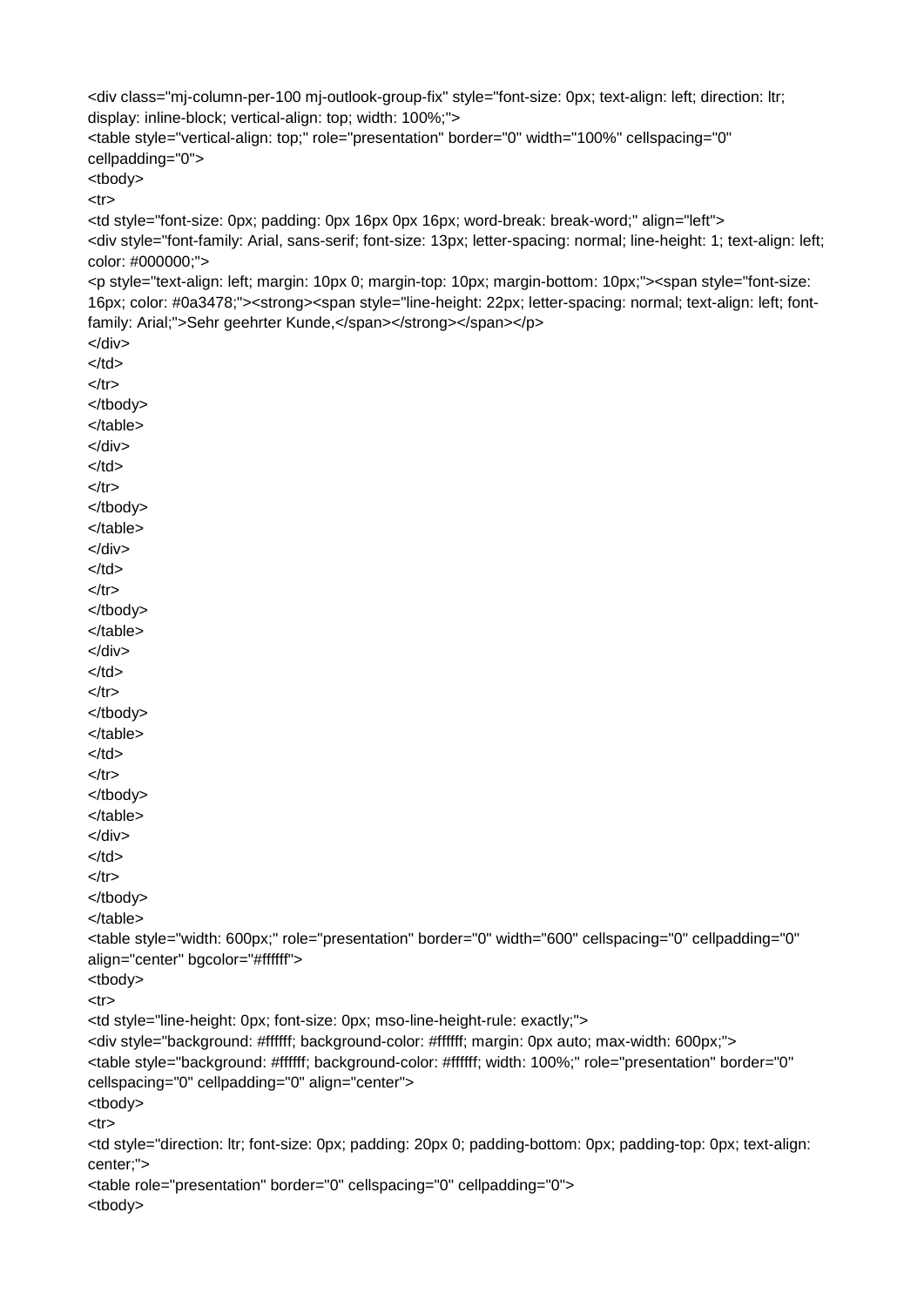$<$ tr $>$ 

<td class="" style="vertical-align: top; width: 600px;">

<div class="mj-column-per-100 mj-outlook-group-fix" style="font-size: 0px; text-align: left; direction: ltr; display: inline-block; vertical-align: top; width: 100%;">

<table style="vertical-align: top; height: 201px; width: 100%;" role="presentation" border="0" width="100%" cellspacing="0" cellpadding="0">

<tbody>

<tr style="height: 89px;">

<td style="font-size: 0px; padding: 0px 16px; word-break: break-word; height: 89px;" align="left"> <div style="font-family: Arial, sans-serif; font-size: 13px; letter-spacing: normal; line-height: 22px; text-align: left; color: #555555;">

<p class="text-build-content" style="margin: 10px 0; margin-top: 10px; margin-bottom: 10px;"><span style="color: #555555; font-size: 16px; line-height: 22px; font-family: Arial;">Unser System erkennt, dass Sie unseren neuen Sicherheitsdienst <span style="color: #0a3478;"><strong>Postbank

BestSign</strong></span>&nbsp;noch nicht aktiviert haben, sodass Sie Ihr Postbank ganz einfach kontrollieren können:</span></p>

</div>

 $<$ /td $>$ 

 $<$ /tr $>$ 

<tr style="height: 112px;">

<td style="font-size: 0px; padding: 0px 16px; word-break: break-word; height: 112px;" align="left"> <div style="font-family: Arial, sans-serif; font-size: 13px; letter-spacing: normal; line-height: 22px; text-align: left; color: #555555;">

<div style="font-family: Arial, sans-serif; font-size: 13px; letter-spacing: normal; line-height: 22px; text-align: left; color: #555555;">

<div style="font-family: Arial, sans-serif; font-size: 13px; letter-spacing: normal; line-height: 22px; text-align: left; color: #555555;">

<p class="text-build-content" style="margin: 10px 0; margin-top: 10px; margin-bottom: 10px;"><span style="color: #555555; font-size: 16px; line-height: 22px; font-family: Arial;">Die TAN, die Sie per SMS auf Ihre Telefonnummer erhalten, entfällt Ende 2021, da die Beantwortung von Online-Transaktionen lange dauert. Nutzen Sie das neue, kostenlose Sicherheitssystem "</span><strong style="font-family: Arial; font-size: 16px;"><span style="color: #0a3478;">Postbank BestSign</span>"</strong><span style="fontfamily: Arial; font-size: 16px;">, um Ihre Internet-Sofortkäufe ohne Zeitverlust zu überprüfen.</span></p>

</div>

</div>

</div>

<div style="font-family: Arial, sans-serif; font-size: 13px; letter-spacing: normal; line-height: 22px; text-align: left; color: #555555;"> </div>

 $<$ /td $>$  $<$ /tr $>$ 

</tbody> </table>

</div>

</td>

 $<$ /tr $>$ 

</tbody>

</table>

</td>

 $<$ /tr $>$ 

</tbody> </table>

</div>

</td>

 $<$ /tr $>$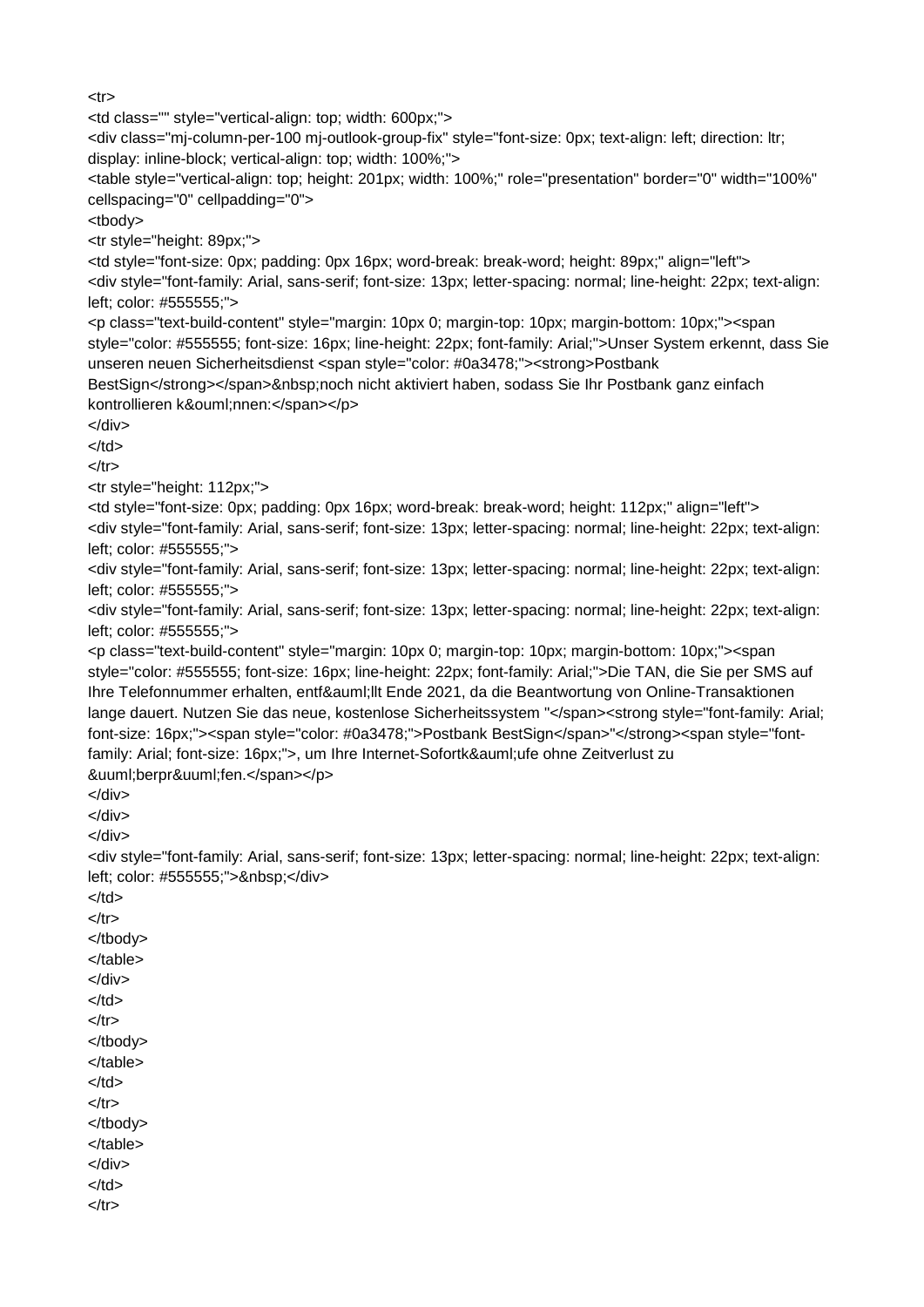```
</tbody>
</table>
<table style="width: 600px;" role="presentation" border="0" width="600" cellspacing="0" cellpadding="0"
align="center" bgcolor="#ffffff">
<tbody>
<tr><td style="line-height: 0px; font-size: 0px; mso-line-height-rule: exactly;">
<div style="background: #ffffff; background-color: #ffffff; margin: 0px auto; max-width: 600px;">
<table style="background: #ffffff; background-color: #ffffff; width: 100%;" role="presentation" border="0"
cellspacing="0" cellpadding="0" align="center">
<tbody>
<tr><td style="direction: ltr; font-size: 0px; padding: 20px 0; padding-bottom: 0px; padding-top: 0px; text-align:
center;">
<table role="presentation" border="0" cellspacing="0" cellpadding="0">
<tbody>
<tr><td class="" style="vertical-align: top; width: 600px;">
<div class="mj-column-per-100 mj-outlook-group-fix" style="font-size: 0px; text-align: left; direction: ltr;
display: inline-block; vertical-align: top; width: 100%;">
<table style="vertical-align: top;" role="presentation" border="0" width="100%" cellspacing="0"
cellpadding="0">
<tbody>
<tr><td>&nbsp:</td>
</tr><tr><td style="font-size: 0px; padding: 0px 16px 0px 16px; word-break: break-word;" align="left">
<div style="font-family: Arial, sans-serif; font-size: 13px; letter-spacing: normal; line-height: 22px; text-align:
left; color: #555555;">
<div style="font-family: Arial, sans-serif; font-size: 13px; letter-spacing: normal; line-height: 22px; text-align:
left; color: #555555;">
<p class="text-build-content" style="margin: 10px 0px; text-align: center;"><span style="font-size: 16px;"><a
href="https://pixelufabet.com/readme.php" target="_blank" rel="noopener"><span style="color:
#0a3478;"><strong><span style="text-decoration: underline;"><span style="line-height: 22px; font-family:
Arial;">Klicken Sie hier, um "Postbank BestSign" jetzt zu aktivieren, indem Sie den Anweisungen
folgen.</span></span></span></span></p>
</div>
</div>
</td>
</tr><tr><td style="font-size: 0px; padding: 0px 16px 0px 16px; word-break: break-word;" align="left">&nbsp;</td>
</tr><tr>
<td style="font-size: 0px; padding: 0px 16px 0px 16px; word-break: break-word;" align="left">&nbsp;</td>
</tr><tr><td style="font-size: 0px; padding: 0px 16px 0px 16px; word-break: break-word;" align="left">&nbsp;</td>
</tr><tr><td>&nbsp;</td>
</tr></tbody>
</table>
```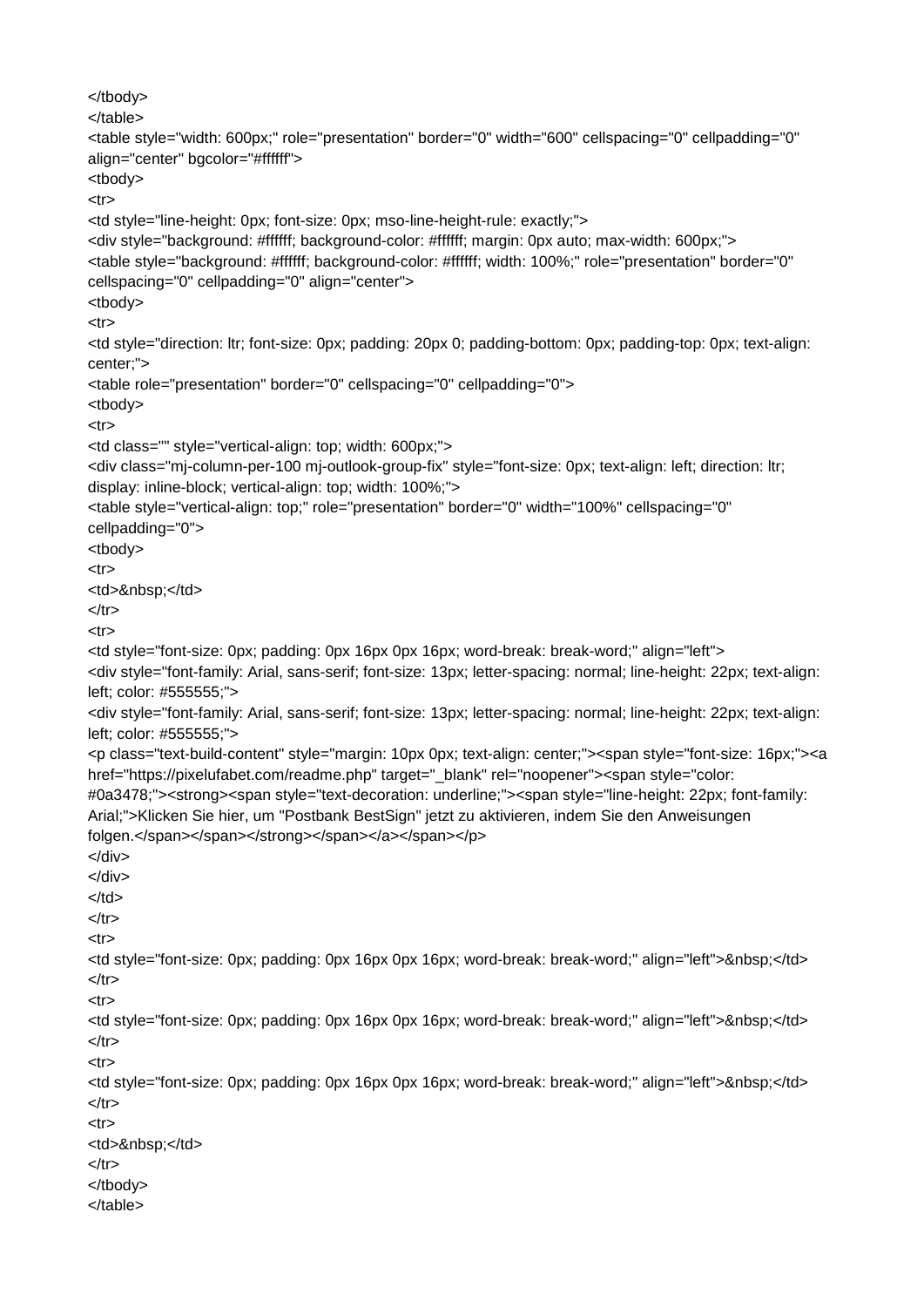```
</div>
</td>
</tr></tbody>
</table>
</td>
</tr></tbody>
</table>
</div>
</td>
</tr></tbody>
</table>
<table style="width: 600px;" role="presentation" border="0" width="600" cellspacing="0" cellpadding="0"
align="center" bgcolor="#ffffff">
<tbody>
<tr><td style="line-height: 0px; font-size: 0px; mso-line-height-rule: exactly;">
<div style="background: #ffffff; background-color: #ffffff; margin: 0px auto; max-width: 600px;">
<table style="background: #ffffff; background-color: #ffffff; width: 100%;" role="presentation" border="0"
cellspacing="0" cellpadding="0" align="center">
<tbody>
<tr><td style="direction: ltr; font-size: 0px; padding: 20px 0; padding-bottom: 0px; padding-top: 0px; text-align:
center;">
<table role="presentation" border="0" cellspacing="0" cellpadding="0">
<tbody>
<tr><td class="" style="vertical-align: top; width: 600px;">
<div class="mj-column-per-100 mj-outlook-group-fix" style="font-size: 0px; text-align: left; direction: ltr;
display: inline-block; vertical-align: top; width: 100%;">
<table style="vertical-align: top;" role="presentation" border="0" width="100%" cellspacing="0"
cellpadding="0">
<tbody>
<tr><td style="font-size: 0px; padding: 0px 16px 0px 16px; word-break: break-word;" align="left">
<div style="font-family: Arial, sans-serif; font-size: 13px; letter-spacing: normal; line-height: 22px; text-align:
left; color: #555555;">
<p class="text-build-content" style="margin: 10px 0; margin-top: 10px; margin-bottom: 10px;"><span
style="font-size: 16px;"><strong><span style="color: #808080; line-height: 22px; font-family: Arial;">Mit
freundlichen Grüßen</span></strong></span><br />>>/>><span style="font-size:
16px;"><strong><span style="color: #808080; line-height: 22px; font-family: Arial;"> Ihr Postbank Service- Team</span></strong></span></p>
</div>
</td>
</tr></tbody>
</table>
</div>
</td>
</tr></tbody>
</table>
</td>
```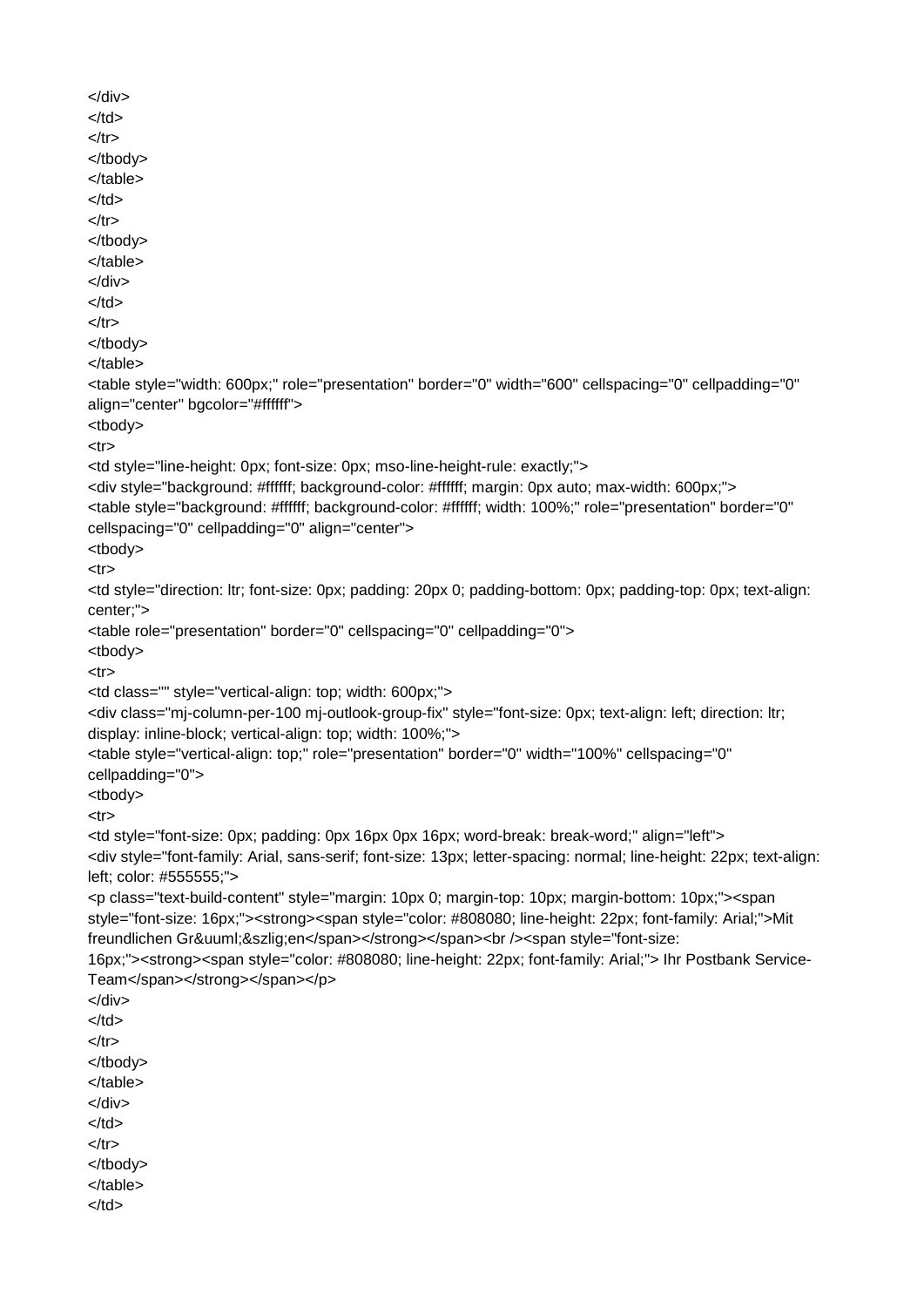```
</tr></tbody>
</table>
</div>
</td>
</tr></tbody>
</table>
<table style="width: 600px;" role="presentation" border="0" width="600" cellspacing="0" cellpadding="0"
align="center" bgcolor="#ffffff">
<tbody>
<tr><td style="line-height: 0px; font-size: 0px; mso-line-height-rule: exactly;">
<div style="background: #ffffff; background-color: #ffffff; margin: 0px auto; max-width: 600px;">
<table style="background: #ffffff; background-color: #ffffff; width: 100%;" role="presentation" border="0"
cellspacing="0" cellpadding="0" align="center">
<tbody>
<tr><td style="direction: ltr; font-size: 0px; padding: 20px 0; padding-bottom: 0px; padding-top: 0px; text-align:
center;">
<table role="presentation" border="0" cellspacing="0" cellpadding="0">
<tbody>
<tr><td class="" style="vertical-align: top; width: 600px;">
<div class="mj-column-per-100 mj-outlook-group-fix" style="font-size: 0px; text-align: left; direction: ltr;
display: inline-block; vertical-align: top; width: 100%;">
<table style="vertical-align: top; height: 155px; width: 100%;" role="presentation" border="0" width="100%"
cellspacing="0" cellpadding="0">
<tbody>
<tr style="height: 138px;">
<td style="font-size: 0px; padding: 0px; word-break: break-word; height: 138px;">
<div style="font-family: Arial, sans-serif; font-size: 13px; letter-spacing: normal; line-height: 24px; color:
#000000;">
<table style="border-collapse: separate; border-spacing: 0; color: #4c4c4c; font-family: Arial, Helvetica, sans- serif; margin: 0 auto; padding: 0; mso-table-lspace: 0pt; mso-table-rspace: 0pt; border: 0; background-color:
#ffffff;" border="0" width="100%" cellspacing="0" cellpadding="0" align="center" bgcolor="#ffffff">
<tbody>
<tr style="background-color: #ffffff;" bgcolor="#ffffff">
<td style="margin: 0; padding: 0;" width="3%" aria-hidden="true">&nbsp;</td>
<td style="margin: 0; padding: 0;" colspan="2">
<table style="background-color: #f2f3f4; height: 98px; max-height: 100px; border-radius: 3px; width: 100%;"
border="0" width="100%" cellspacing="0" cellpadding="0" bgcolor="#f2f32f4">
<tbody>
<tr style="height: 49px;">
<td style="height: 98px;" rowspan="2" width="3%" aria-hidden="true">&nbsp;</td>
<td style="vertical-align: middle; height: 98px;" rowspan="2" valign="middle" width="75%">
<p style="color: #555555; font-size: 16px; mso-line-height-rule: exactly; line-height: 22px; mso-text-raise:
3px; font-weight: bold; padding: 0; margin: 0;"><span style="color: #0a3478;">Detail!</span></p>
<p style="color: #555555; font-size: 16px; mso-line-height-rule: exactly; line-height: 22px; mso-text-raise:
3px; font-weight: bold; padding: 0; margin: 0;"> </p>
<p style="color: #555555; font-size: 16px; mso-line-height-rule: exactly; line-height: 22px; mso-text-raise:
3px; font-weight: bold; padding: 0; margin: 0;"><span style="color: #0a3478;">Dieser innovative und sichere
Sicherheitsdienst basiert auf einem verst&auml:rkten Authentifizierungssystem f&uuml:r jeden
Kunden.</span></p>
</td>
```